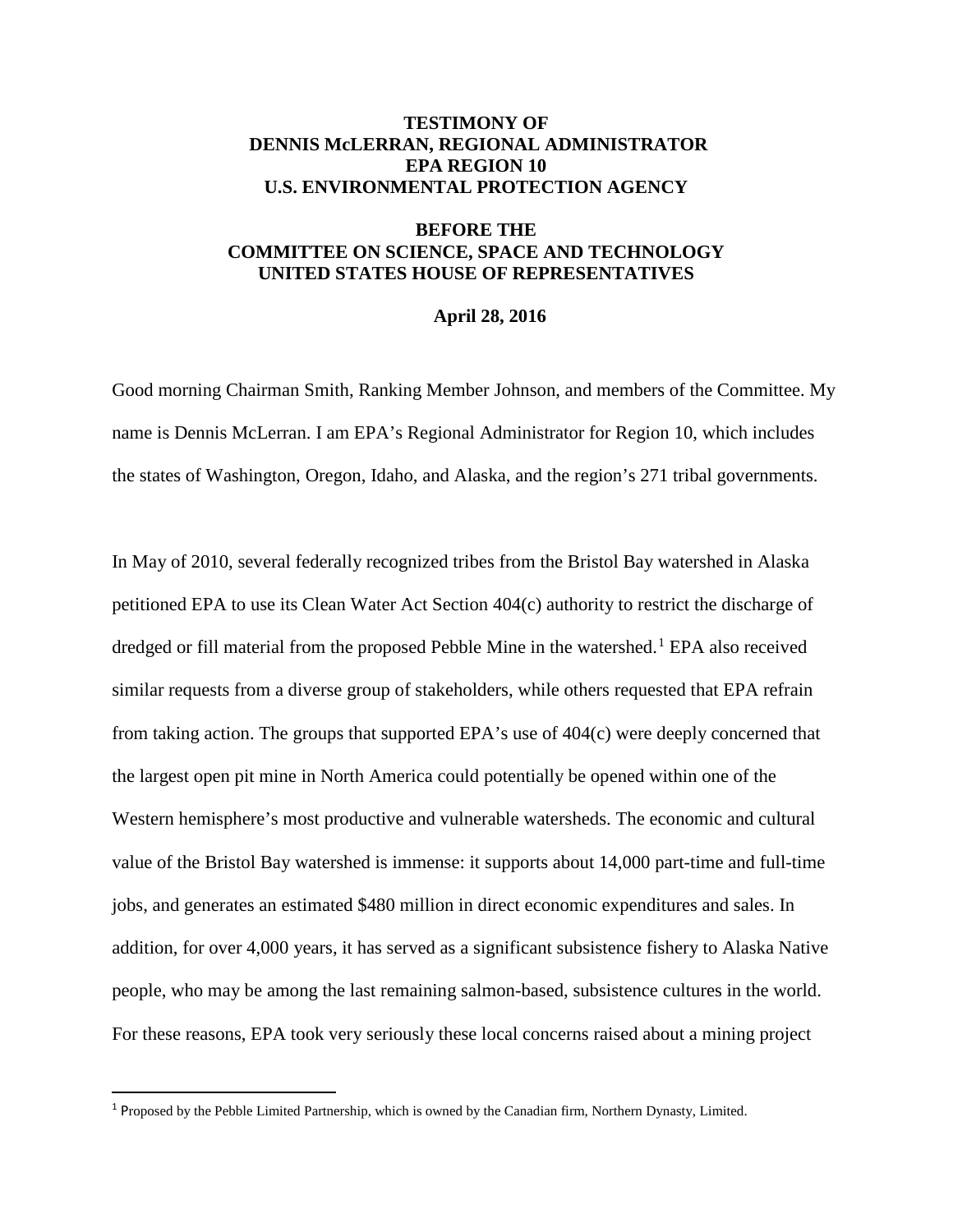that had the potential for significant environmental harm to this valuable and vulnerable ecosystem.

EPA staff and management deliberated for months about how to respond to these requests, and we ultimately decided not to initiate EPA's Section 404(c) authority at that time because we wanted to develop a solid understanding of the watershed, and the potential risks of proposed mining activities, before deciding whether or not to exercise our authorities regarding the watershed. Instead, on February 7, 2011, consistent with Clean Water Act section 104, I announced EPA's intent to conduct an ecological risk assessment, the purpose of which was to:

- characterize the biological and mineral resources of the Bristol Bay watershed;
- increase understanding of the potential risks of large-scale mining on the region's fish resources; and
- inform future decisions by government agencies and others related to protecting and maintaining the chemical, physical, and biological integrity of the watershed.

To help us collect, evaluate, and summarize information about the Bristol Bay watershed -- and to assess potential risks to salmon and other resources from large-scale mining -- EPA brought in scientists from our Office of Research and Development, the Office of Water, and other federal agencies, including the U.S Fish and Wildlife Service, the National Oceanic and Atmospheric Administration, and the U.S. Geological Survey.

Consistent with EPA's authorities under the Clean Water Act and relevant guidelines and procedures, EPA committed to a public process to provide an opportunity to engage with all interested stakeholders. For example, EPA consulted, on a government-to-government basis,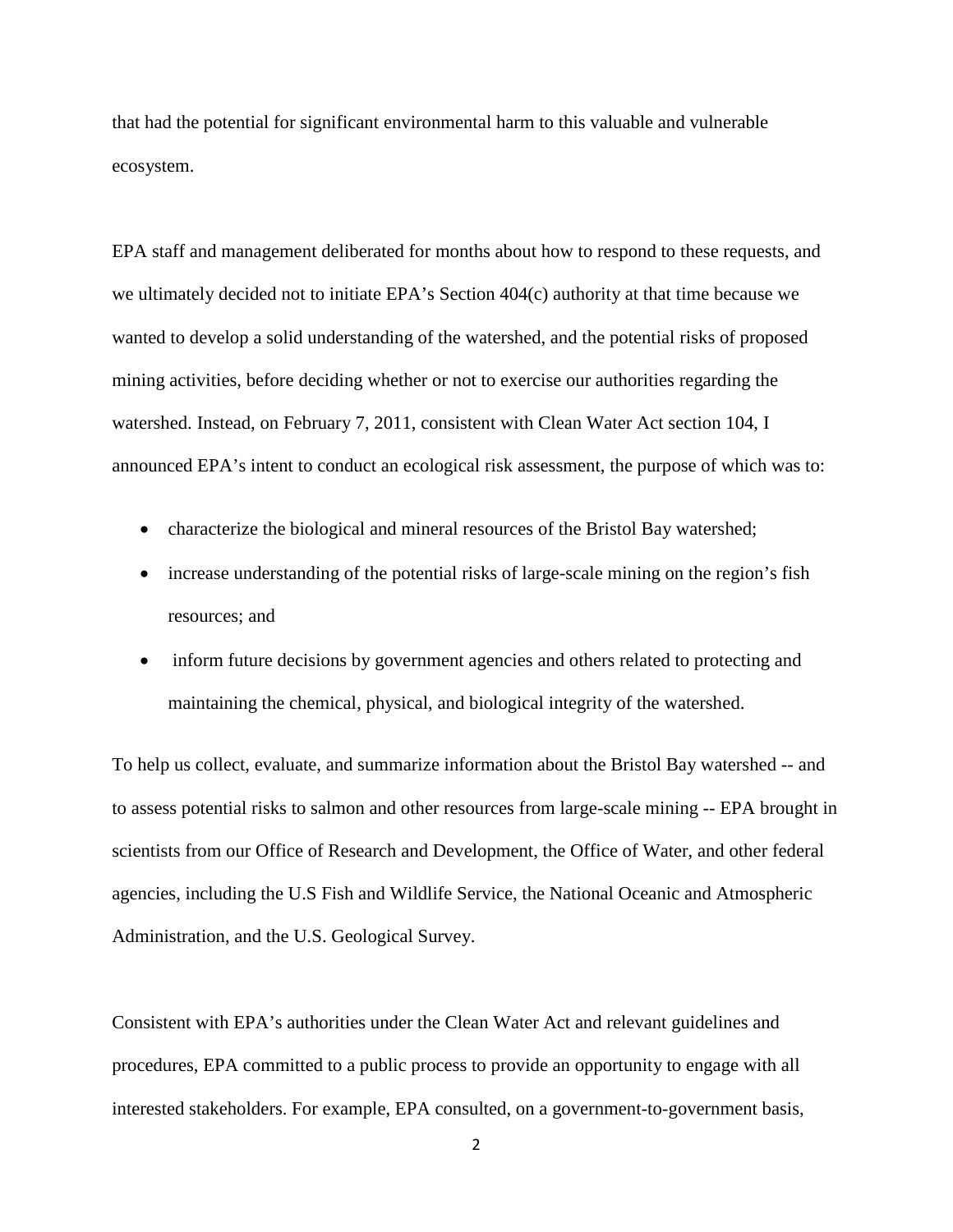with 20 tribes from the watershed, most of whom supported EPA's proposed assessment. EPA also formed the Intergovernmental Technical Team to get individual input from other federal agencies, the State of Alaska, and tribal governments in the Bristol Bay watershed. EPA also released two drafts of the assessment for public comment. In total, eight public comment meetings were attended by approximately 2,000 people, and more than 1.1 million comments were submitted. The Pebble Limited Partnership submitted over 1,300 pages of written comments on the first draft of the assessment and over 450 pages on the second draft, and participated in public meetings. EPA staff, including EPA's Administrator and Regional Administrator, met with Pebble Executives, State officials, and other interested organizations to solicit their input, discuss options, and exchange information regarding review of the proposed Pebble Mine.

In addition to creating and maintaining an open and transparent process, EPA also sought to guarantee that the assessment incorporated high quality data and that all findings were scientifically sound. In developing the Assessment, EPA followed all data quality and peer review requirements for a Highly Influential Scientific Assessment<sup>[2](#page-2-0)</sup> as outlined by the White House Office of Management and Budget. A recent independent review by EPA's Office of Inspector General confirmed that the Agency followed all applicable procedures and policies related to scientific conduct and scientific external peer review. With respect to peer review, an extensive, external peer review was conducted by 12 independent experts in mine engineering, salmon fisheries biology, aquatic ecology, aquatic toxicology, hydrology, wildlife ecology, and

<span id="page-2-0"></span><sup>&</sup>lt;sup>2</sup> A Highly Influential Scientific Assessment ("HISA") is defined by OMB as a product that an agency determines could have a "potential impact of more than \$500 million in any year"; "is novel, controversial, or precedent-setting"; or "has significant interagency interest."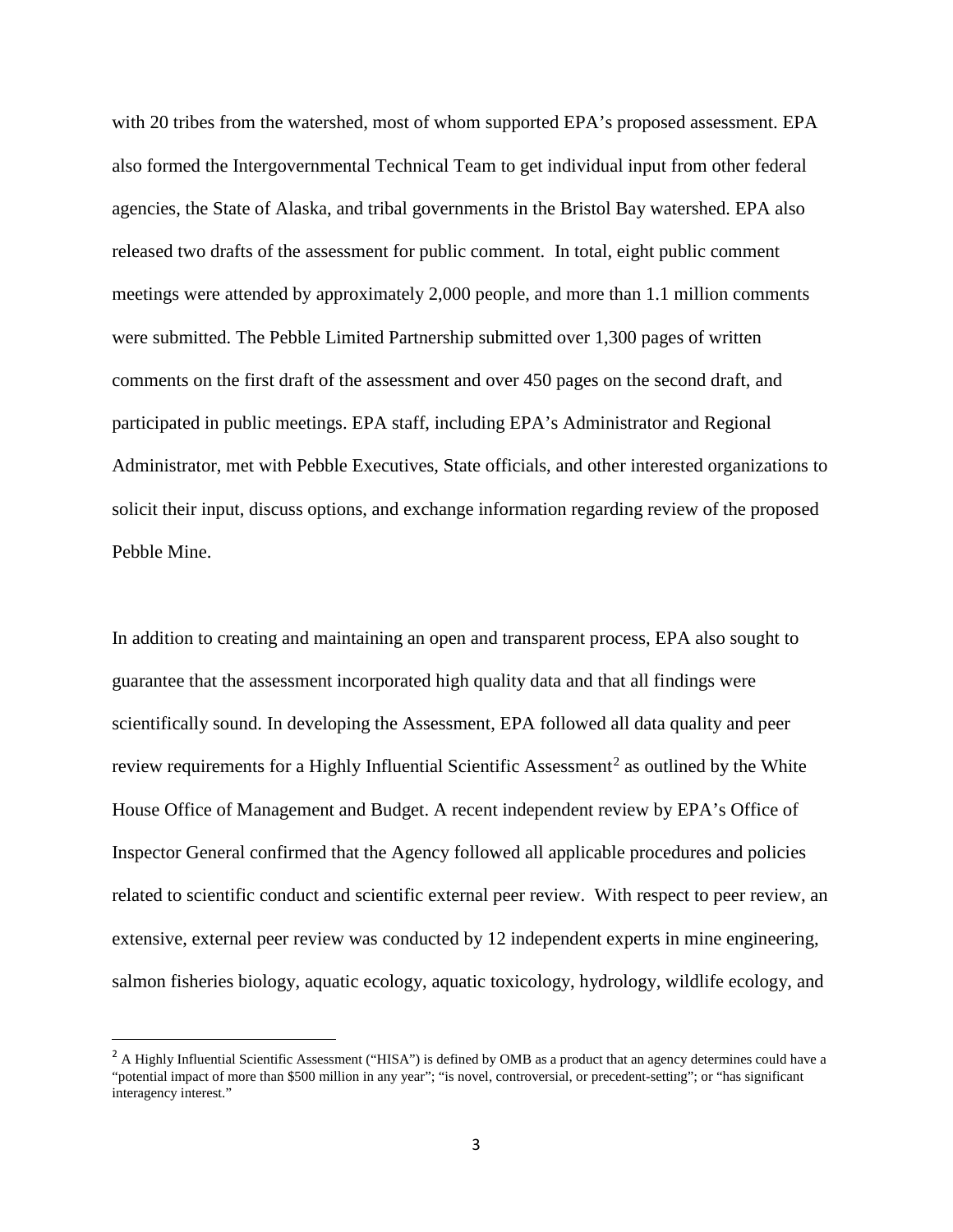Alaska Native cultures. At a public meeting in August of 2012, Pebble and other stakeholders, provided feedback directly to the peer reviewers prior to their formal review.

EPA scientists used the results of that peer review, and the public comments, to improve the draft assessment. EPA then released a second public draft to the same 12 peer reviewers so they could evaluate whether EPA had adequately addressed the concerns and questions raised. EPA evaluated the additional comments from peer reviewers and members of the public, and released the final assessment in January of 2014, three years after beginning the assessment.

The Bristol Bay Assessment found that the Bristol Bay watershed, while enormously productive ecologically, is also deeply vulnerable to the challenges posed by the construction and operation of a large open pit mining operation. The Assessment concludes that large-scale mining poses risks to salmon and the tribal communities that have depended on them for thousands of years. Depending on the size of the mine, EPA estimates that from 24 to 94 miles of salmon-supporting streams and 1,300 to 5,350 acres of wetlands, ponds, and lakes would be destroyed. Extensive quantities of mine waste, leachates, and wastewater would have to be collected, stored, treated and managed during mining operations, and long after mining concludes. In addition to these impacts as part of routine operations, our assessment identified risks from potential accidents and failures. Short and long-term water collection and treatment failures are possible. Consistent with the recent record of petroleum pipelines and of similar mines operating in North and South America, pipeline failures along the transportation corridor could release toxic copper concentrate or diesel fuel into salmon-supporting streams or wetlands. Additionally, the failure

4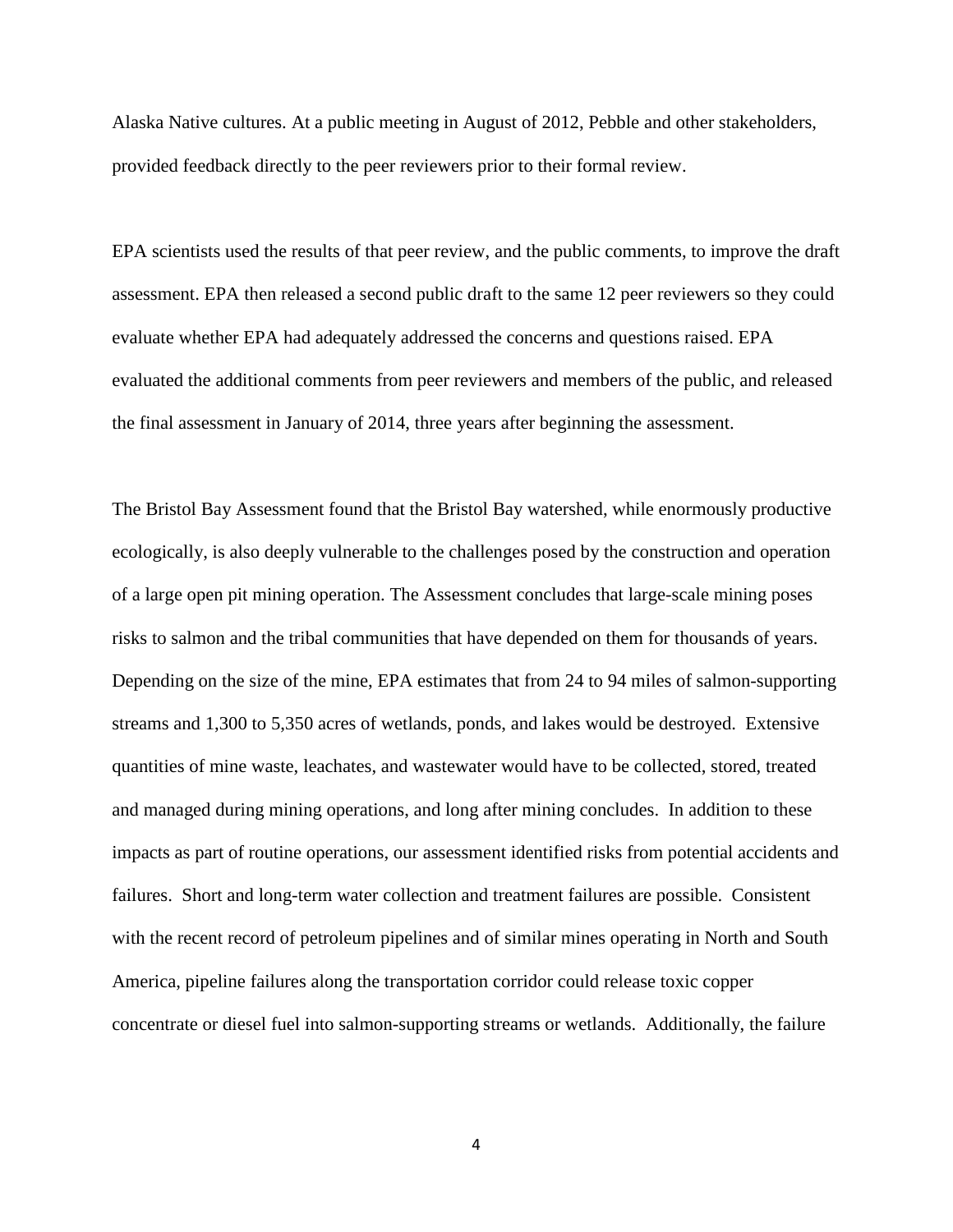of a tailings storage facility dam (such as the failure of the Mt. Polly Dam in British Columbia in 2014) would result in catastrophic effects on fishery resources.

Section 404(c) of the Clean Water Act specifically authorizes EPA to prohibit the specification of, or deny or restrict the use of, any defined area as a disposal site for dredged or fill material "whenever" the Administrator determines that such disposal would cause "unacceptable adverse effects" on certain aquatic resources. EPA's 44-year history of judicious use of its Section 404(c) authority has and continues to ensure predictability and certainty for the business community while at the same time providing a critical safeguard for the nation's most valuable and vulnerable water resources. As I understand it, EPA has taken final action under its 404(c) authority only 13 times out of the millions of Corps authorizations for regulated activities in jurisdictional waters under Section 404 since the enactment of the CWA in 1972.

On February 28, 2014, I sent letters to the U.S. Army Corps of Engineers, the State of Alaska, and the Pebble Limited Partnership, initiating the Section 404(c) process to review the potential adverse environmental effects of the discharge of dredged or fill material associated with mining the Pebble deposit. After this review and consistent with EPA's implementing regulations, I subsequently issued a Proposed Determination on July 21, 2014 that proposed to restrict the discharge of fill material into certain waters of the U.S. associated with the Pebble Deposit. This proposal is not a "veto"; it is not a final action, and the Proposed Determination does not prevent Pebble Limited Partnership from filing any permit applications, including a Clean Water Act section 404 permit application. Rather, this proposed determination addresses where, and what levels of impacts from the discharge of dredged or fill material related to mining the Pebble

5